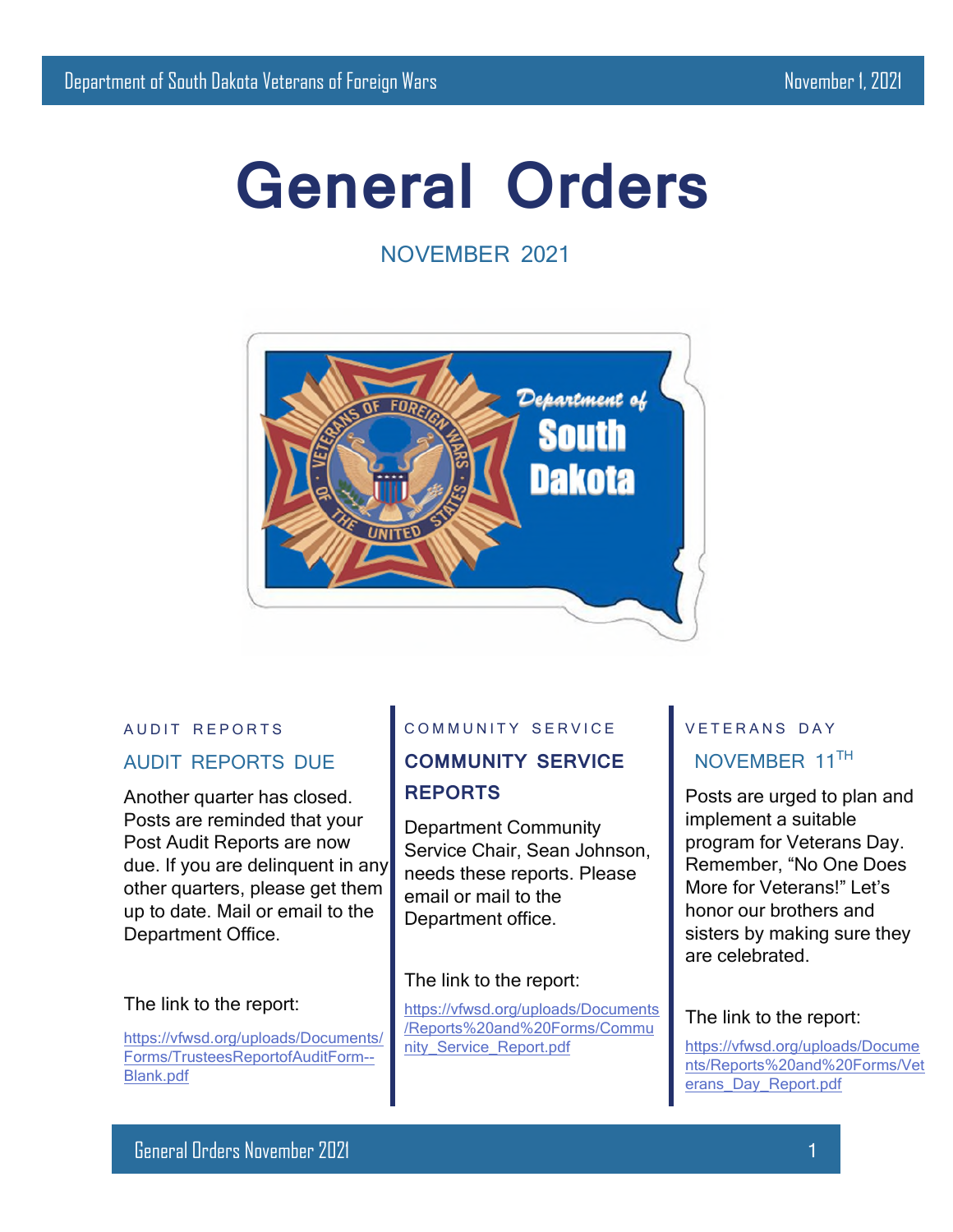

## HAPPY THANKSGIVING, COMRADES

I want to wish you all a very happy blessed Thanksgiving! Wishing you the gift of faith and the blessing of hope this Thanksgiving holiday! We gather on this day to be thankful for what we have, for the family we love, the friends we cherish, and for the blessings that will come. I'm grateful for your comradeship today and every day.

-State Commander, Barbara McKean

# Patriot's Pen, VOD, Education Teacher Award

These are a few of our core programs we offer at the VFW. This is how we get our name out there and support our communities. Honoring teachers and students who go the extra mile helps make this country as amazing as it is. Let's get those nominations and papers turned in accordingly. Each post should have a winner announced and sent to the Chair, Keith Blume. He can be reached at

[krblume@goldenwest.net](mailto:krblume@goldenwest.net) or PO Box 215 Custer, SD 57730

\*Patriot's Pen: [https://vfwsd.org/uploads/Documents/2021-](https://vfwsd.org/uploads/Documents/2021-2022ReportsandForms/2021-2022Patriot) [2022%20Reports%20and%20Forms/2021-2022Patriot'sPenRegistration.pdf](https://vfwsd.org/uploads/Documents/2021-2022ReportsandForms/2021-2022Patriot)

VOD: https://vfwsd.org/uploads/Documents/2021 0Reports%20and%20Forms/VOD2021-2022\_000006.pdf

\*Education Teacher Award:

[https://vfwsd.org/uploads/Documents/Reports%20and%20Forms/2TeacherEntr](https://vfwsd.org/uploads/Documents/ReportsandForms/2TeacherEntryForm2021updated.pdf) [yForm2021updated.pdf](https://vfwsd.org/uploads/Documents/ReportsandForms/2TeacherEntryForm2021updated.pdf)



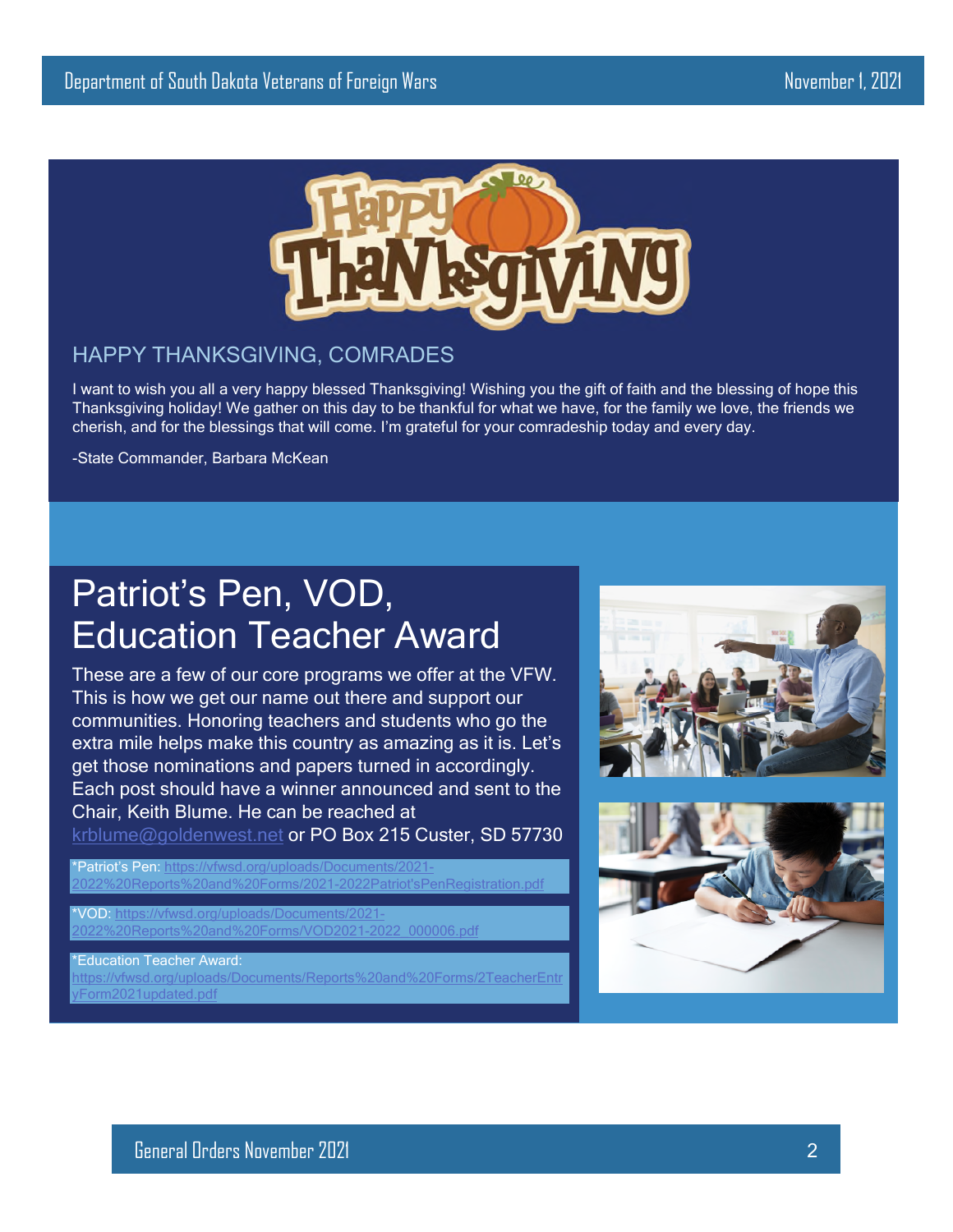### MID WINTER DISTRICT MEETINGS

- Plan your meetings for your upcoming District Meetings  $\triangleright$  Department needs:
	- **Time**
	- **Date**
	- Place

# VETERANS IN THE CLASSROOM MONTH

VETERANS IN THE CLASSROOM

For the members of the VFW and its Auxiliary, November is Veterans in the Classroom month. Each member is encouraged to volunteer to be presenters in the classroom if in person presentations are authorized. If in-person is unavailable, feel free to utilize the facetime methods, such as Zoom, Skype, Google Classrooms, etc.

\*Make sure to report when you volunteer on your Community Service Report so your post can get that credit!

The second membership dues reminder notice for 2021 was mailed to unpaid members in October. Post Officers should conduct a membership campaign to follow up on these notices.

# DEPARTMENT LEGISLATIVE CONFERENCE

JANUARY 30TH & 31ST, 2022

The annual Department Legislative Conference is scheduled to be held in Ft. Pierre, SD.

The tentative schedule is attached. Please make your arrangements and plan to attend.

**All members are welcomed to attend these conferences and meetings.**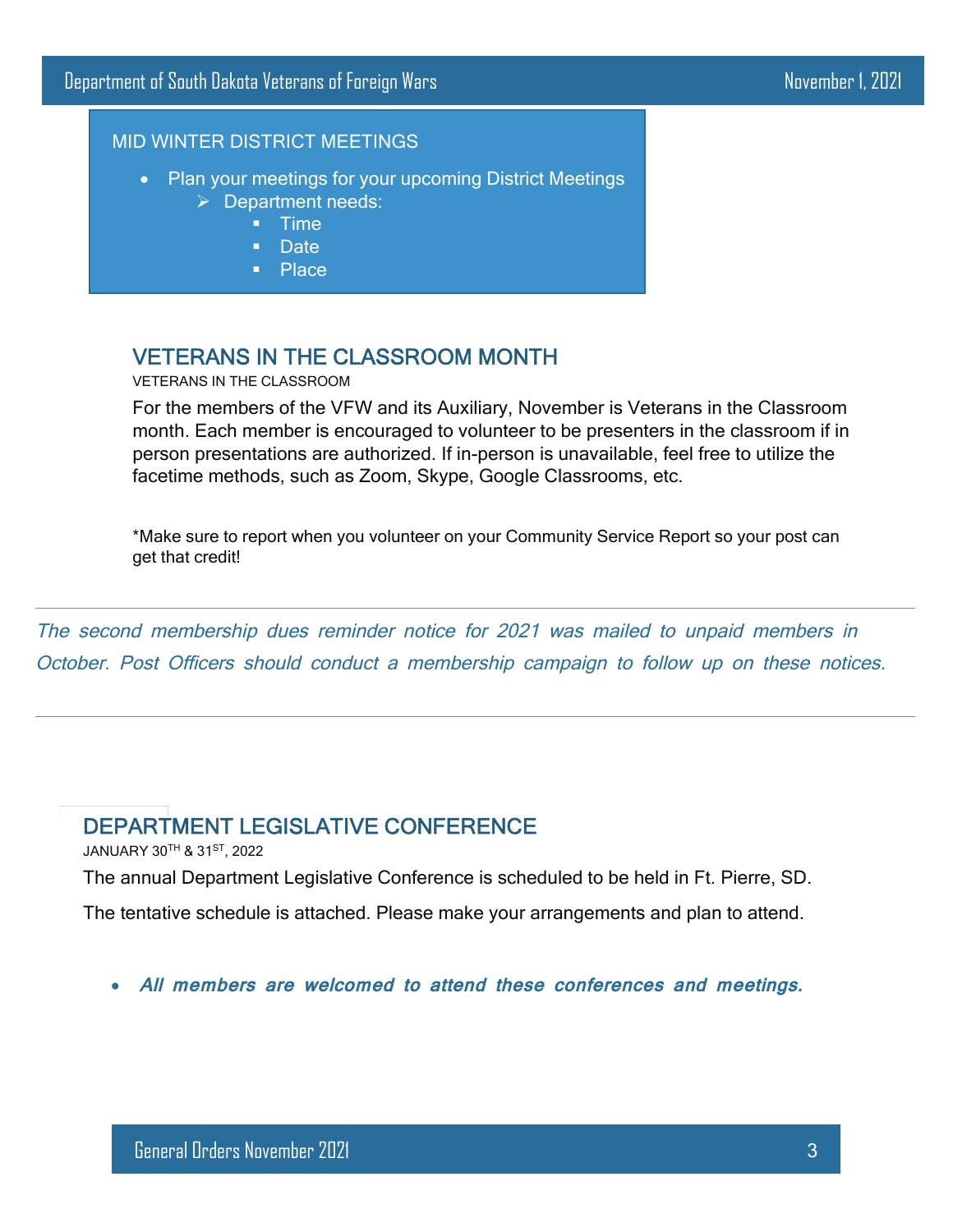Any and all people can sign up for Action Corps via texting. Friends, families, mail carriers, etc. text the word 'VFW' to 50457

Get the word out!!!



To qualify for All-American, your post should be actively posting and utilizing Facebook for 6 months.

This means, have Facebook and post pictures and statuses NO LATER THAN December 31, 2021!!!

### OFFICIAL:

Anna Waltner, Quartermaster / Adjutant Barbara McKean, State Commander Department of South Dakota **Department of South Dakota** Veterans of Foreign Wars Veterans of Foreign Wars

BY ORDER OF: **Anna Waltner Barbara McKean**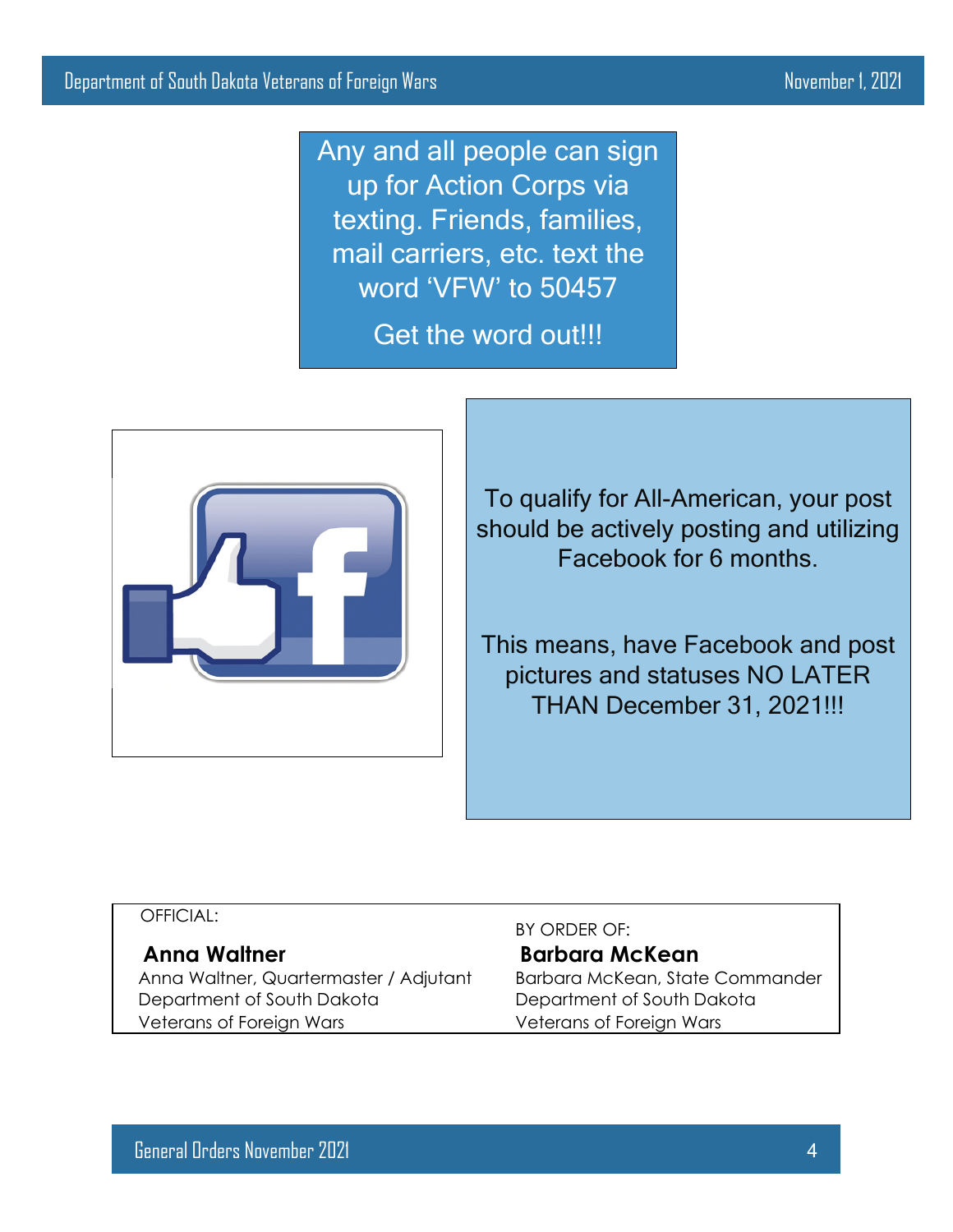# Barbara McKean, Commander

# State Commander November 2021 General Orders

Greeting Comrades,

I want to congratulate Anna Waltner on her employment and appointment and election as our new Department Adjutant and Quartermaster. Anna comes with an accounting background and enthusiasm to help all veterans. She is a member of Post 628 in Sioux Falls. She currently resides outside of Freeman with her fiancé and 3 boys. Welcome Anna! We are so glad you joined our team! To contact Anna, please email her at [anna@vfwdeptsd.com](mailto:anna@vfwdeptsd.com).

On Oct 8-10, 2021, our Fall Council of Administration, School of Instruction and Homecoming Banquet (Department of South Dakota (SD) Veterans of Foreign Wars (VFW) & Auxiliary) was held at Cedar Shores Resort, Oacoma, SD. Training was conducted on the Online Membership System (OMS) dashboard, social media, i.e., creating a Post Facebook account, OMS training to update new members, decease members and how to look at membership statistics. District Commanders training was also conducted. One of the most important things taken from this event was the crossfeed of training and the comradery.

On Oct 15-17, 2021, South Dakota hosted the Big Ten Conference (VFW & Auxiliary) at Holiday Inn Rushmore Plaza in Rapid City, SD. There were approximately 300 members in attendance from 10 different states in our conference. A special thank you for chairing this event goes out to Mike Mullen and Nancy Worth. They did an outstanding job and a thank-you just doesn't cover it.

Reminder, a requirement for All-American this year is having a Post Facebook page established by Jan 2022 (active for 6-month requirement for All-American). This also serves a great tool for getting information out to the Community and can be used as a tool to recruit membership and get veterans involved.

New this year is every Post Adjutant MUST make their own updates in the OMS dashboard with the number of new sign-ups for the Action Corps (this can be anyone, brother, mother, sister, friends etc. All they need to do is TEXT VFW to 50457). They must also update the OMS dashboard with their VOD and Patriots Pen numbers.

Tom Hafner and Anna Waltner attended the SD Veterans Council Meeting at the Military Alliance Building in Sioux Falls on Oct 20, 2021. This council consists of all military organization representatives from the SD to include guests from the Veteran Affairs Office as well as representatives from our SD Legislators offices.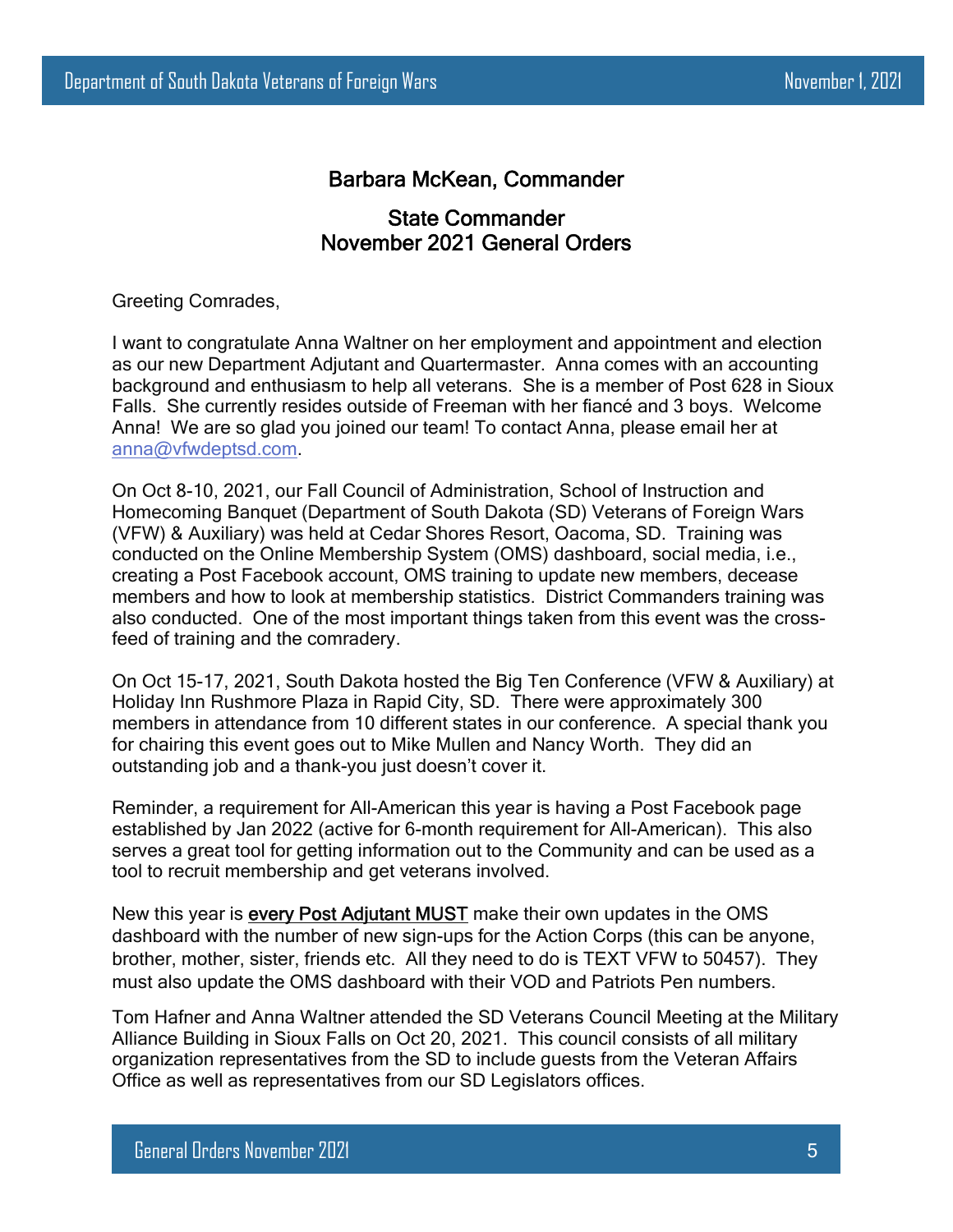On Oct 23, 2021, I was honored to be the guest speaker at Post 4727 in Brandon, SD for their First Annual Military Ball. What a great event, and I feel lucky and blessed to have been able to participate. I highly recommend everyone attend one of these events in the future. The sense of pride and comradeship at this event was amazing and I feel it left everyone with a renewed sense of pride and commitment to the VFW.

The Department of South Dakota VFW office is still featuring our members on the Department of South Dakota website who have proudly worn the uniform of our country and continue that legacy of service in their communities today. Please visit [www.vfwsd.org](http://www.vfwsd.org/) to access this document (Weekly Social Media (Facebook under [Department of South Dakota VFW\)](https://www.facebook.com/DepartmentSDVFW/?__tn__=%2Cd-UC*F) Highlight).

If there is anything I can do to assist, please give me a call. Thanks again for your support and I look forward to hearing from you.

Upcoming events: Nov 10-14, 2021 - Decorated Veterans Pheasant Hunt – Gettysburg, SD Nov 11, 2021 – Veterans Day

Barbara K. McKean

Barbara McKean [Barbara.mckean@ujs.state.sd.us](mailto:Barbara.mckean@ujs.state.sd.us) 605-630-0771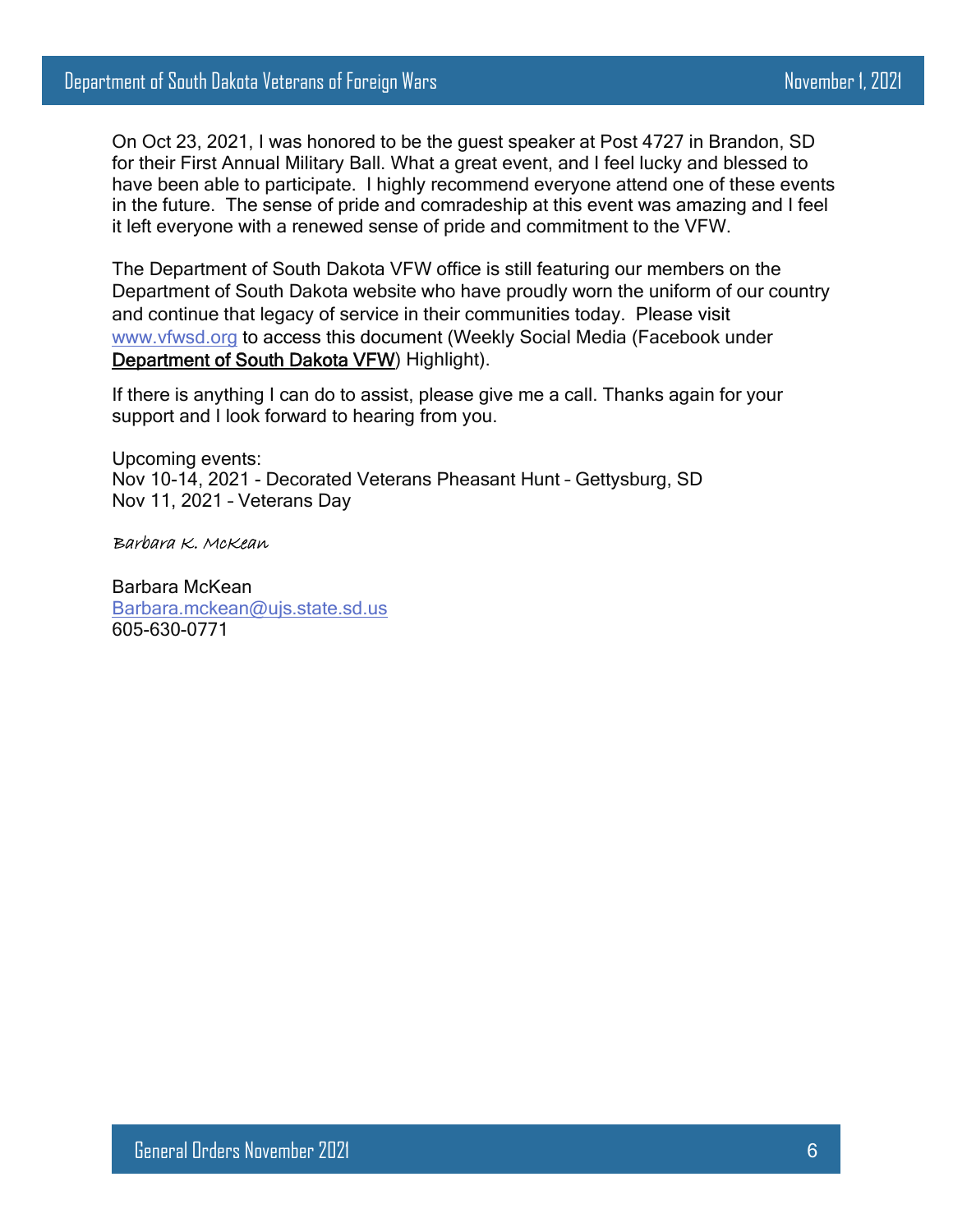#### **SENIOR VICE COMMANDER NOVEMBER GENERAL ORDERS**

October was a busy month; with Fall Council/Homecoming, Big 10, Veterans Council and a District meeting. Great training at Fall Council and a good deal of information published. If you were unable to attend, get with your District Commander for the details.

Your Post Veterans Day activities should be in the final stages. Be sure to include your community, school, and other service organizations in your program. Please submit your Veterans Day Report and/or a copy of your program as soon as your activities are complete. The reporting form is on the Department website. This is a huge day in the lives of our Veterans; please give them the honor they deserve.

Just a reminder your Public Servant Awards (Emergency Medical Technicians, Law Enforcement & Firefighters) entries are due in the next 60 days. As an organization we should be recognizing these dedicated individuals. Form is on the Department website.

As of the date of these General Orders the following Posts have submitted a Memorial Day Report. The Department stands at just over 62% with District 7 attaining 100% of their Posts submitting their Reports. District Commanders please contact your Posts and urge them get their Memorial Day submitted. Negative Reports are required. Thank you for your efforts.

District 1: Alcester, Brandon, Canton, Elk Point, Vermillion & Yankton District 4: Brookings, Madison, Sisseton & Webster District 6: Aberdeen, Gettysburg, Huron, Pierre & Turton District 7: Armour, Burke, Chamberlain, Lake Andes, Marty, Mitchell, Parkston, Plankinton, Scotland, Tyndall, Wagner & Winner District 10: Custer, Deadwood, Newell, Spearfish, Sturgis & Quinn

If I can be of any assistance contact me at the email or phone number (leave a message if no answer) listed below.

Tom Hafner Sr. Vice Commander [tbmhafner@santel.net](mailto:tbmhafner@santel.net) // 605-661-2750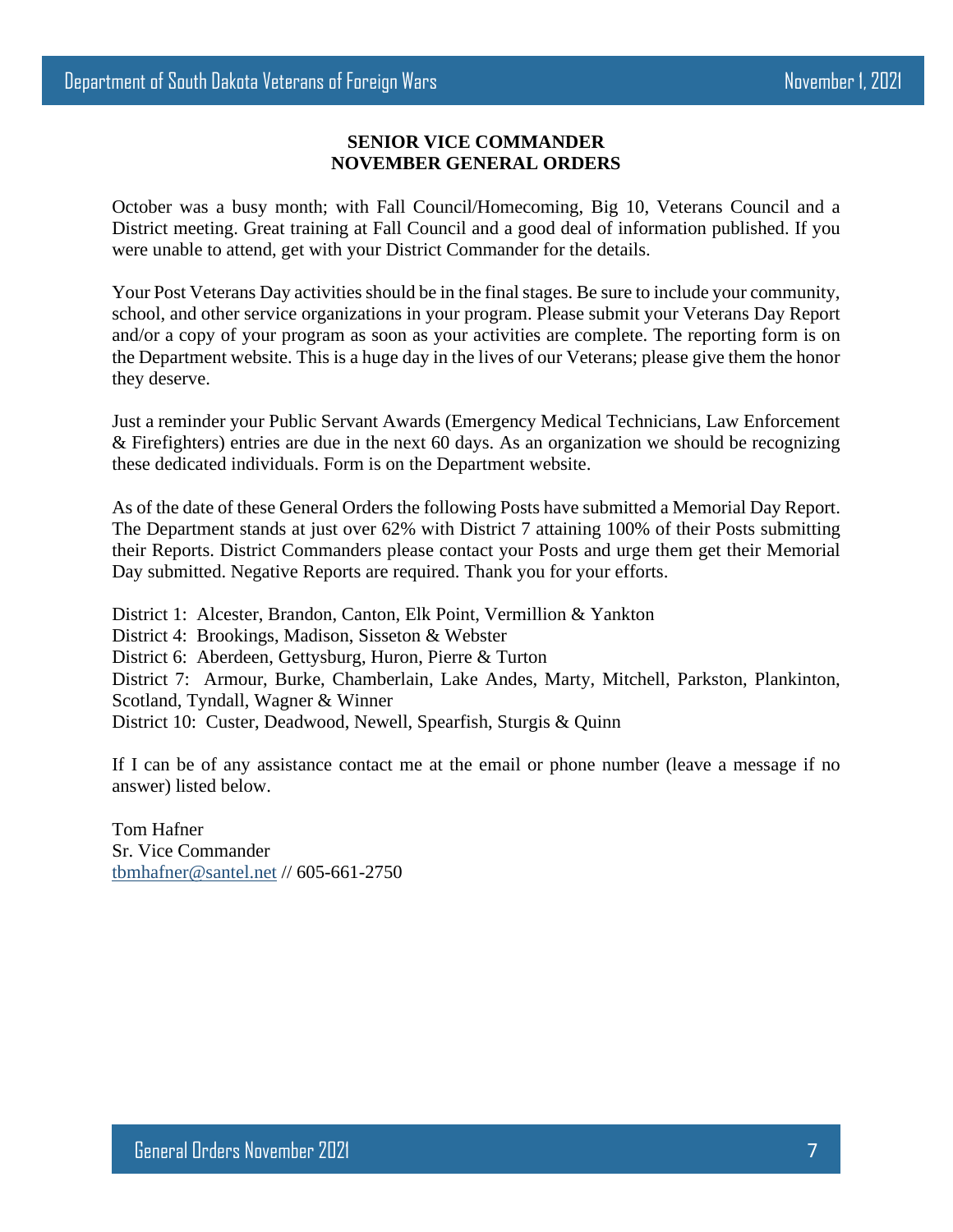# DAVE BAUMILLER, JVC JUNIOR VICE COMMANDER NOVEMBER 2021, GENERAL ORDERS

We are at almost 85% in membership. That is about the national average. WE can do better. I will be contacting all district commanders and quartermasters this week.

Feel free to contact me if you have any questions.

Thank you for your input, it is greatly appreciated. And thank you for allowing me to serve you as your Jr. Vice Commander

Dave Baumiller

Jr. Vice Commander

[davebaumiller@gmail.com](mailto:davebaumiller@gmail.com) // 605-593-3389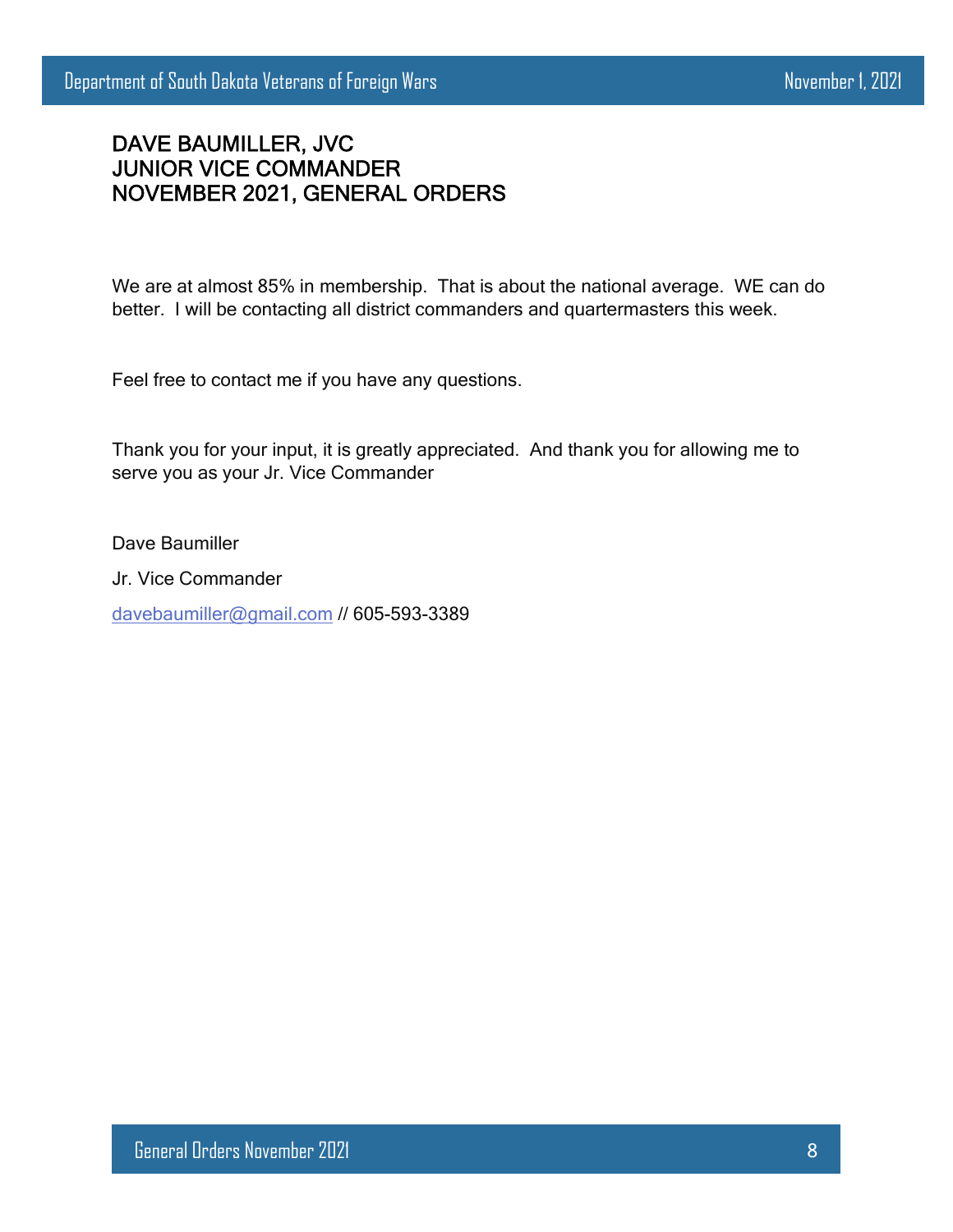# **Veterans of Foreign Wars Department of South Dakota State Surgeon Glynis Collier General Orders #5**

Hello Comrades,

October has been a very busy and fun month. The Big 10 Conference was a huge success, and it was comforting to have so many Veterans together in one place for three days. Mike Mullen and Nancy Worth, thank you for all your hard work. You are truly appreciated! The District #7 Meeting on October 24<sup>th</sup> was a great event. This District is one that works very hard to "get it right". Thank you for your hospitality.

Please ensure that your 2<sup>nd</sup> Quarter Hospital and Safety Reports are sent to the state office no later than January 10, 2022. I'm looking forward to seeing you at the Legislative Conference in Pierre in the new year.

If you need copies of any of this year's reports, please email me at [dakpatriot@gmail.com](mailto:dakpatriot@gmail.com) and I will send them to you.

Thank you for your Service and everything you do each day for Veterans and their Family Members. Happy Veterans Day and Happy Thanksgiving!

> Respectfully, Glynis Collier State Surgeon Dept. of SD, VFW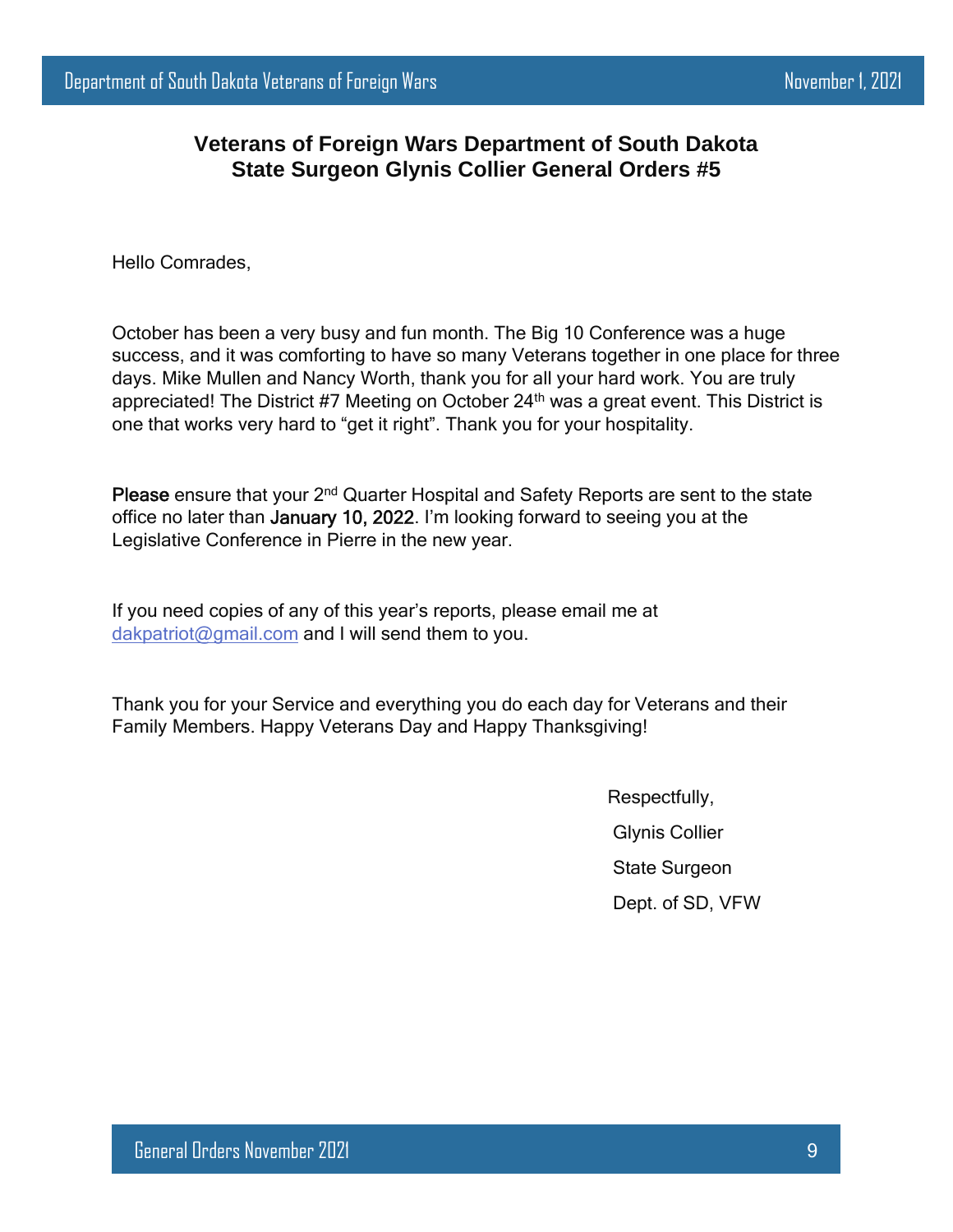VFW comrades, "could you please?" Now let me explain.

 VFW Post 8530 recently lost a very humble, wonderful comrade who would come to anyone's aid. His name was Steve Sheldon. A life member and Nam vet. Our now retired Dept. of SD Qm Darwin suggested that our post do the military last rites in the back of the VFW manual for Steve. I had heard of the ritual but never actually have seen it preformed. Normally here in small town SD the Legion members present the family a flag, do the 21-gun salute, and play taps. Steve was cremated and his widow chose to have his celebration of Life on the local court house lawn. It was just a perfect setup. I showed our young Post commander the ritual in the manual, and as I was way too close to Steve, said "could you please" see if you could get 5 of our members to do the last rites for Steve. They did, and it absolutely turned out great. There were about 350 in attendance. Everyone was talking about how well the VFW "boys" took care of their own.

 Now you want to hear the icing on the cake? At the lunch, after the service on the court house lawn, I had a member of the mourning family come up to me and ask if there was a way, I could sign him up with our Post here in Gettysburg. He lives in Iowa. He was a 36 yr. career veteran, and served in Iraq. He said he never has had any interest in the VFW, but after seeing the ceremony for his relative, he is now going life member, hoping that some day when he passes on, we will give him and his family the same ritual treatment. I am telling you it brought a tear to my eye, and then I quickly recovered and ran home to grab the membership form. As soon as the snail mail gets me a copy of his DD214 we will have a replacement for my dear friend Steve. Rather amazes me the twist's of life and death, and how a simple well designed and deserved 10 minute ritual can make a huge difference.

 Perhaps there are many posts out there that do the ritual for departed comrades, I do not know. I have heard it's always done at the passing of one of our past Dept. Commander's funeral services.

 Comrades, could you please, try to give departed VFW comrades the respect they deserve by doing the VFW last rites ritual found on or near page 103 in the manual. Just might show a few more people who we really are.

Life member VFW Post 8530 Gettysburg

Lonny